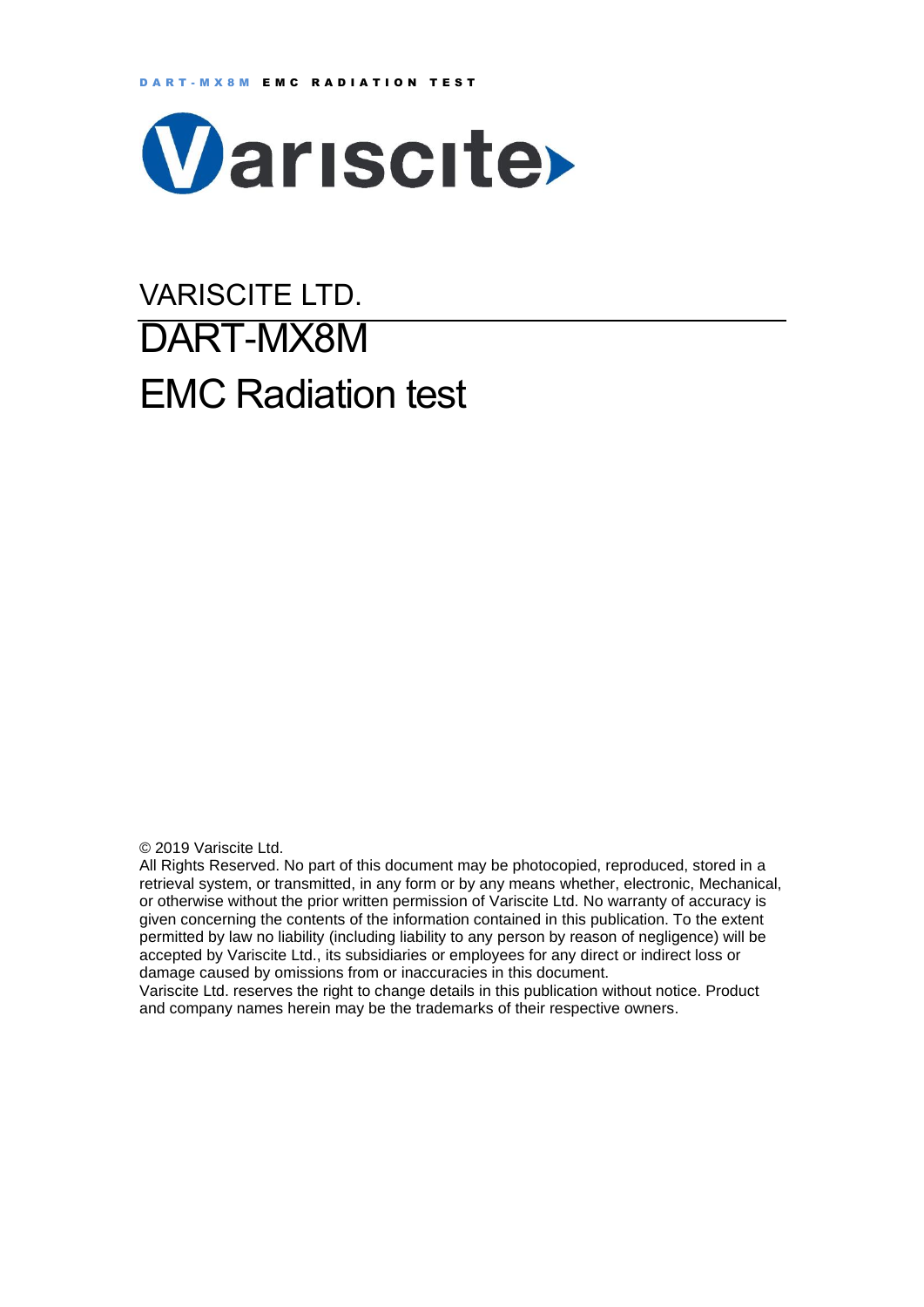# <span id="page-1-0"></span>Document Revision History

| <b>Revision</b> | <b>Date</b> | <b>Notes</b> |
|-----------------|-------------|--------------|
| 1.0             | 12/09/2019  | Initial      |
|                 |             |              |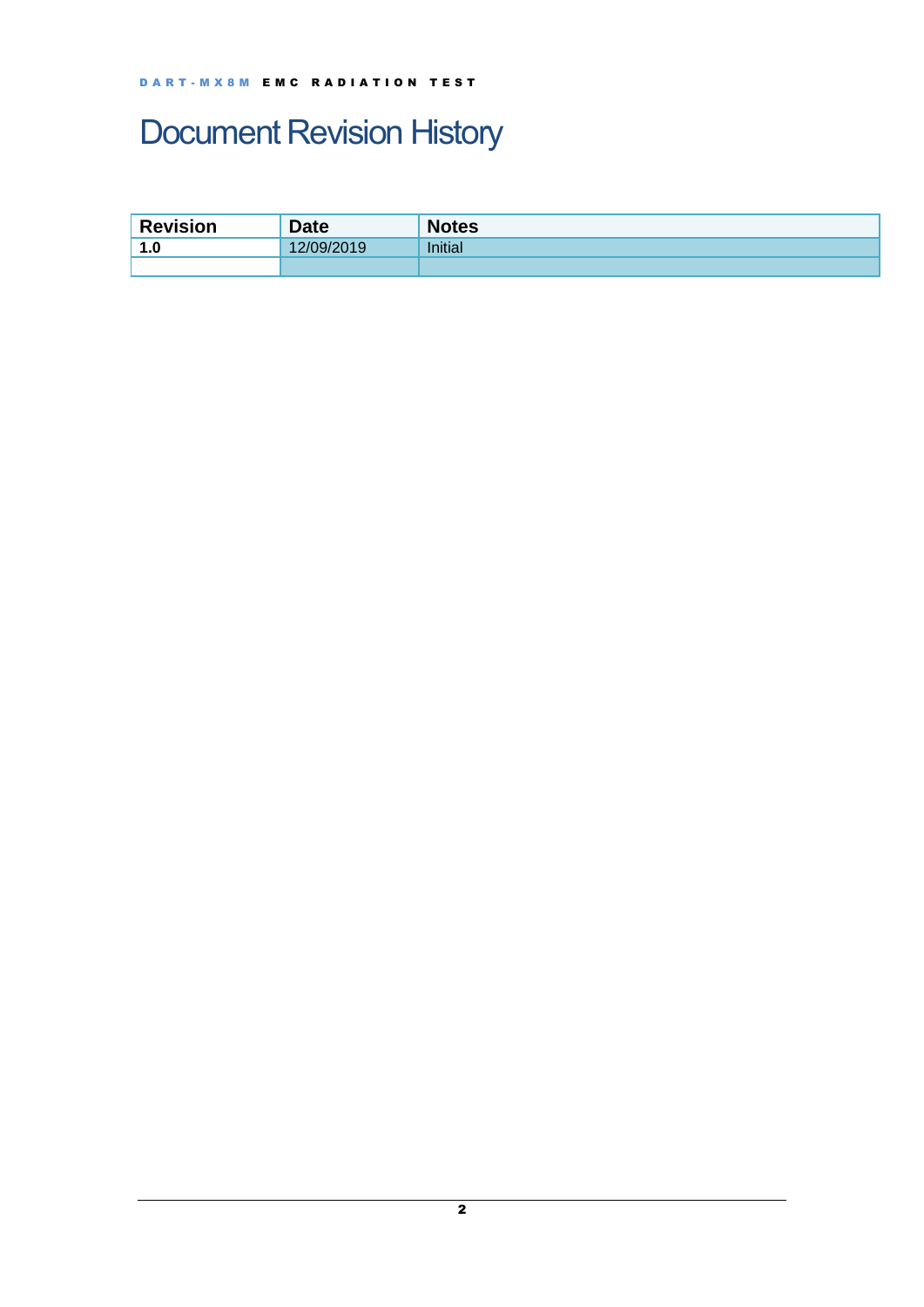# <span id="page-2-0"></span>**Table of Contents**

| $3^{\circ}$ |  |  |  |  |  |
|-------------|--|--|--|--|--|
| 3.1         |  |  |  |  |  |
|             |  |  |  |  |  |
|             |  |  |  |  |  |
|             |  |  |  |  |  |
| 6           |  |  |  |  |  |
|             |  |  |  |  |  |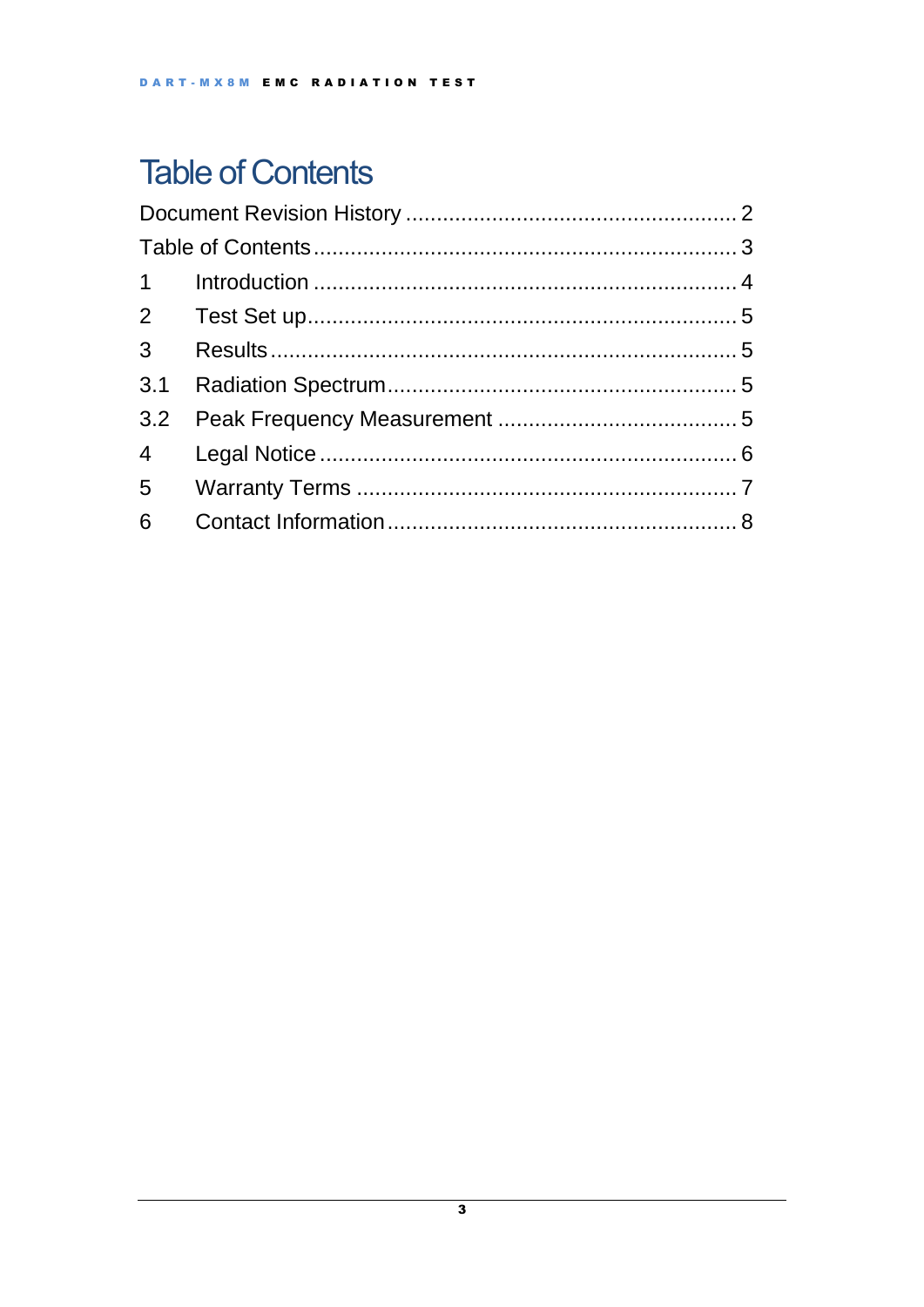## <span id="page-3-0"></span>1 Introduction

This Document presents the DART-MX8M EMC radiation test, held at the "THE STANDARDS INSTITUTION OF ISRAEL" EMC test labs ([http://www.sii.org.il/896](http://www.sii.org.il/896-en/SII_EN.aspx) [en/SII\\_EN.aspx\)](http://www.sii.org.il/896-en/SII_EN.aspx).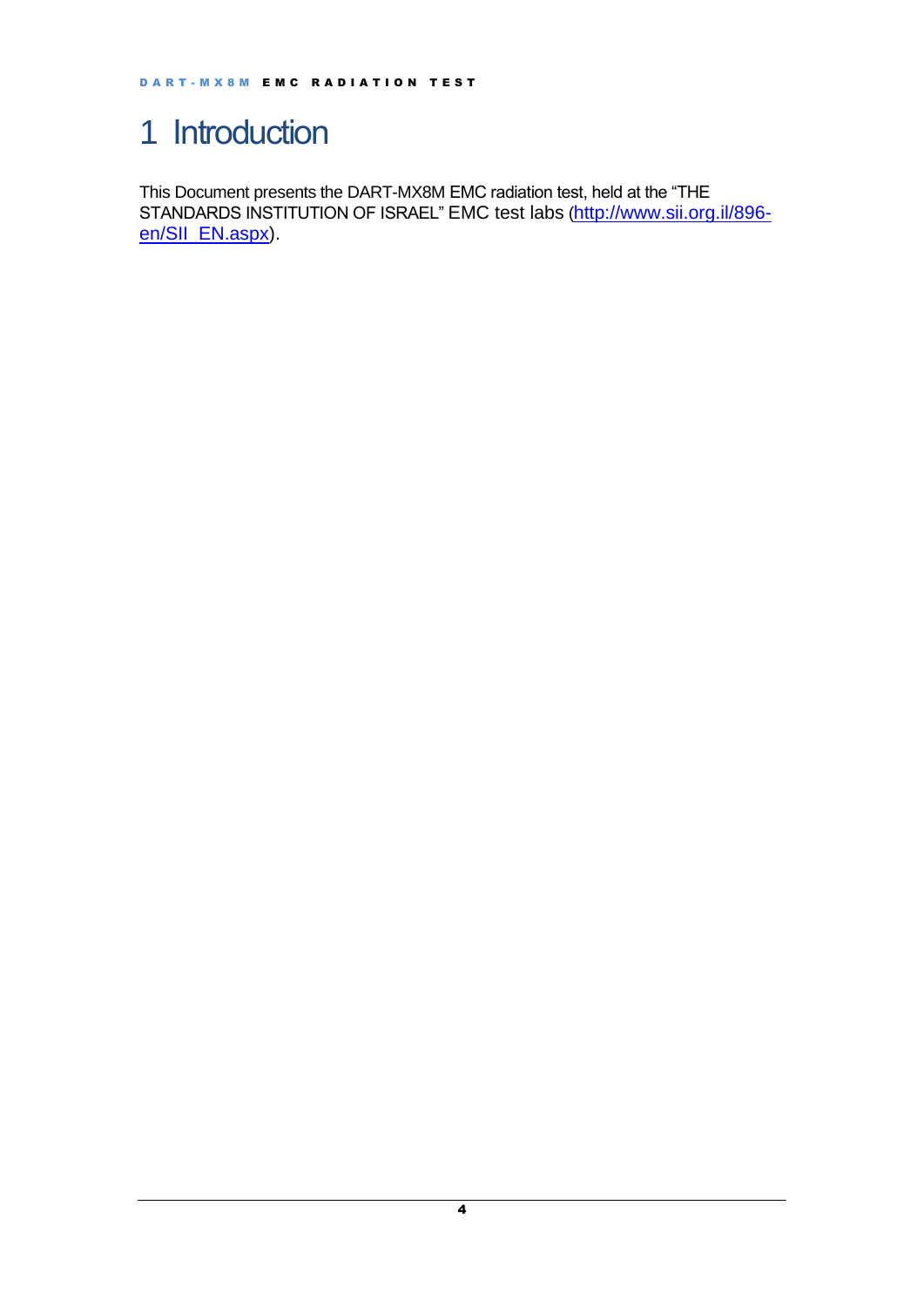## <span id="page-4-0"></span>2 Test Set up

Test setup included a stock DART-MX8M Rev 1.2 module assembled on a VAR-DT8CustomBoard carrier board Rev 1.4, powered by 5V linear power supply. All SOM features were enabled, Ethernet port of carrier board was connected to Ethernet switch. A script running continuous scan for WLAN access points and eMMC writes was executed.

## <span id="page-4-1"></span>3 Results

#### <span id="page-4-2"></span>3.1 Radiation Spectrum

The blue graph represents Vertical & Horizontal polarity radiation frequency measurements. The red horizontal line is the EN55022 Class B standard limits



#### <span id="page-4-3"></span>3.2 Peak Frequency Measurement

| Frequency,<br><b>Mhz</b> | Peak,<br>$dB\mu V/m$ | IQP,<br>dBµV/m | Avg<br>$d$ BuV/m | <b>QP Limit,</b><br>$dB\mu V/m$ | Delta QP<br>(dB) |
|--------------------------|----------------------|----------------|------------------|---------------------------------|------------------|
| 45.675                   | 34.5                 | 29.7           | 17.0             | 40.0                            | $-10.3$          |
| 500.029                  | 38.2                 | 36.3           | 32.7             | 47.0                            | $1-10.7$         |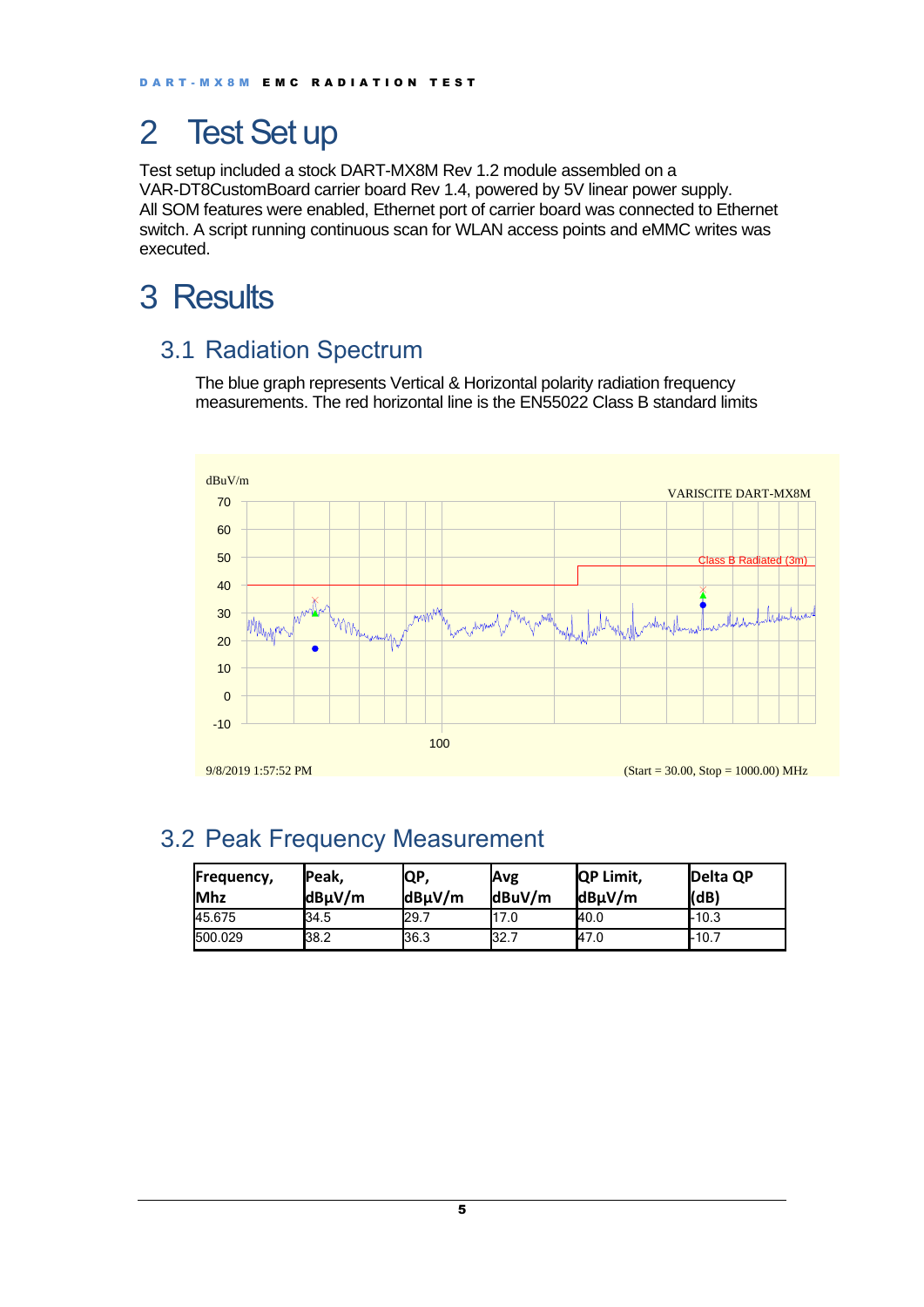## <span id="page-5-0"></span>4 Legal Notice

Variscite Ltd. ("Variscite") products and services are sold subject to Variscite terms and conditions of sale, delivery and payment supplied at the time of order acknowledgement.

Variscite warrants performance of its products to the specifications in effect at the date of shipment. Variscite reserves the right to make changes to its products and specifications or to discontinue any product or service without notice. Customers should therefore obtain the latest version of relevant product information from Variscite to verify that their reference is current.

Testing and other quality control techniques are utilized to the extent that Variscite deems necessary to support its warranty.

Specific testing of all parameters of each device is not necessarily performed unless required by law or regulation.

In order to minimize risks associated with customer applications, the customer must use adequate design and operating safeguards to minimize inherent or procedural hazards. Variscite is not liable for applications assistance or customer product design. The customer is solely responsible for its selection and use of Variscite products. Variscite is not liable for such selection or use or for use of any circuitry other than circuitry entirely embodied in a Variscite product.

Variscite products are not intended for use in life support systems, appliances, nuclear systems or systems where malfunction can reasonably be expected to result in personal injury, death or severe property or environmental damage. Any use of products by the customer for such purposes is at the customer's own risk.

Variscite does not grant any license (express or implied) under any patent right, copyright, mask work right or other intellectual property right of Variscite covering or relating to any combination, machine, or process in which its products or services might be or are used. Any provision or publication of any third party's products or services does not constitute Variscite's approval, license, warranty or endorsement thereof. Any third party trademarks contained in this document belong to the respective third party owner.

Reproduction of information from Variscite datasheets is permissible only if reproduction is without alteration and is accompanied by all associated copyright, proprietary and other notices (including this notice) and conditions. Variscite is not liable for any un-authorized alteration of such information or for any reliance placed thereon.

Any representations made, warranties given, and/or liabilities accepted by any person which differ from those contained in this datasheet or in Variscite's standard terms and conditions of sale, delivery and payment are made, given and/or accepted at that person's own risk. Variscite is not liable for any such representations, warranties or liabilities or for any reliance placed thereon by any person.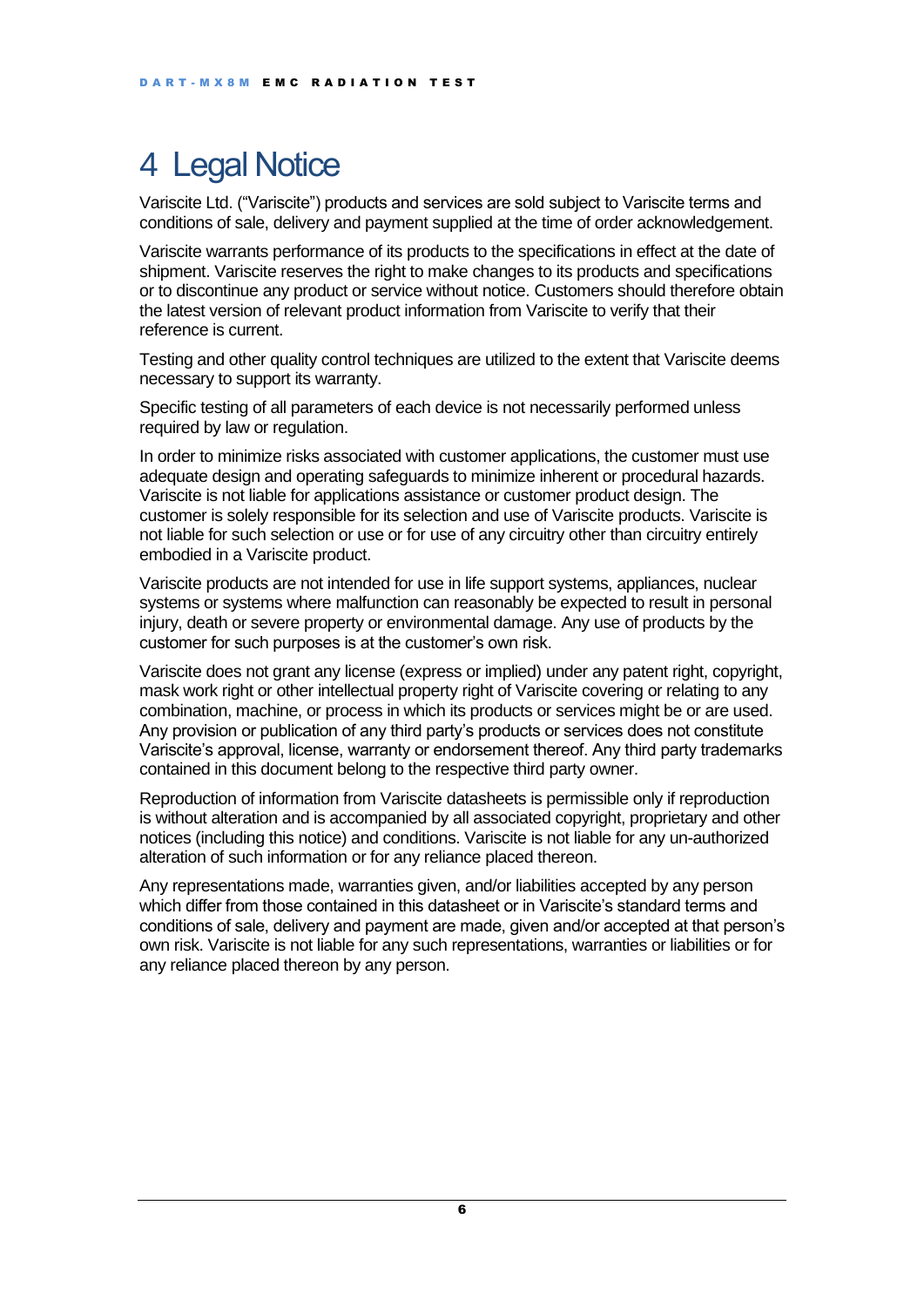### <span id="page-6-0"></span>5 Warranty Terms

#### **Warranty Terms**

Variscite guarantees hardware products against defects in workmanship and material for a period of one (1) year from the date of shipment. Your sole remedy and Variscite's sole liability shall be for Variscite, at its sole discretion, to either repair or replace the defective hardware product at no charge or to refund the purchase price. Shipment costs in both directions are the responsibility of the customer. This warranty is void if the hardware product has been altered or damaged by accident, misuse or abuse.

#### **Disclaimer of Warranty**

THIS WARRANTY IS MADE IN LIEU OF ANY OTHER WARRANTY, WHETHER EXPRESSED, OR IMPLIED, OF MERCHANTABILITY, FITNESS FOR A SPECIFIC PURPOSE, NON-INFRINGEMENT OR THEIR EQUIVALENTS UNDER THE LAWS OF ANY JURISDICTION, EXCEPT THE WARRANTY EXPRESSLY STATED HEREIN. THE REMEDIES SET FORTH HEREIN SHALL BE THE SOLE AND EXCLUSIVE REMEDIES OF ANY PURCHASER WITH RESPECT TO ANY DEFECTIVE PRODUCT.

#### **Limitation on Liability**

UNDER NO CIRCUMSTANCES SHALL VARISCITE BE LIABLE FOR ANY LOSS, DAMAGE OR EXPENSE SUFFERED OR INCURRED WITH RESPECT TO ANY DEFECTIVE PRODUCT. IN NO EVENT SHALL VARISCITE BE LIABLE FOR ANY INCIDENTAL OR CONSEQUENTIAL DAMAGES THAT YOU MAY SUFFER DIRECTLY OR INDIRECTLY FROM USE OF ANY PRODUCT. BY ORDERING THE SOM, THE CUSTOMER APPROVES THAT THE VARISCITE SOM, HARDWARE AND SOFTWARE, WAS THOROUGHLY TESTED AND HAS MET THE CUSTOMER'S REQUIREMETS AND SPECIFICATIONS.